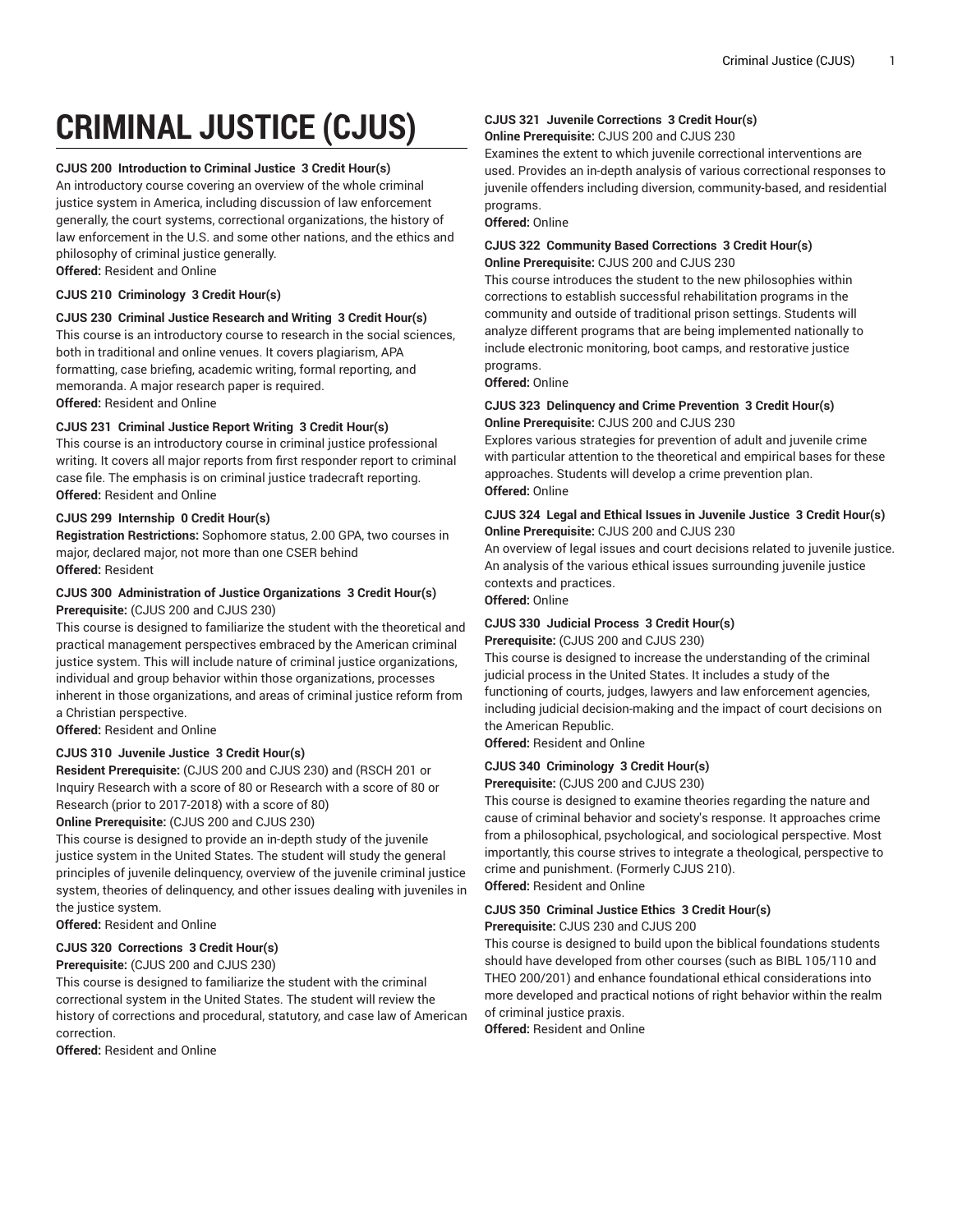### **CJUS 351 Criminal Justice Reform 3 Credit Hour(s)**

**Online Prerequisite:** CJUS 200 and CJUS 230

This course is designed to provide an in-depth evaluation of current issues in the criminal justice system in the United States. Criminal justice reform is an explorative approach used to identify issues, problems, and policies that affect existing conditions in American law enforcement, courts, and correctional systems. Issues may include use of force, race relations, excessive punishment, and overcrowding in prisons, and this course will study these and similar current issues with a focus on meaningful and relevant reform approaches. Consequently, theory, current practices and policies, new and proposed relevant justice programs, and legislative and political agendas will be integral elements of the course.

**Offered:** Online

### **CJUS 356 Crisis Intervention for Criminal Justice 3 Credit Hour(s)**

**Online Prerequisite:** CJUS 200 and CJUS 230 and CJUS 340 This course examines effective crisis intervention strategies for law enforcement agencies and helps inform students about the development of mental health community - law enforcement partnership teams throughout the United States. Students will not only gain theoretical knowledge about crisis intervention in law enforcement, but they will also gain practical skills in crisis intervention. **Offered:** Online

### **CJUS 357 Evidence Based Community Corrections 3 Credit Hour(s)**

**Online Prerequisite:** CJUS 200 and CJUS 230 and CJUS 340 This course is designed to provide an in-depth study of proven community corrections programs which are evidenced based and have demonstrated measurable success.

**Offered:** Online

### **CJUS 360 Introduction to Forensics 3 Credit Hour(s) Prerequisite:** CJUS 200 and CJUS 230

An introductory overview of forensics and how it is applied to the justice system by law enforcement agencies. This course demonstrates the importance of documenting physical evidence and identifying various kinds of evidence such as: fingerprints, trace, tool marks, DNA, etc. **Offered:** Resident and Online

### **CJUS 361 Crime Scene Photography 3 Credit Hour(s)**

### **Prerequisite:** CJUS 200 and CJUS 230

Students will learn and apply principles of photography in digital format. Within the field of forensic science, the use and understanding of photography is essential. The course will focus on the areas of aerial, underwater, and macro photography as used to document and present criminal investigations. Students must have access to a digital camera that has aperture settings (example: Sony P200) and a tripod. **Offered:** Resident and Online

### **CJUS 362 Crime Scene Management 3 Credit Hour(s)**

### **Prerequisite:** CJUS 200 and CJUS 230

This course will address critical thinking, resource management, supervision, and investigative failures in criminal investigations. A detailed explanation of how to effectively manage a forensics investigation and how to preserve and present evidence will be covered. **Offered:** Resident and Online

#### **CJUS 363 Computer and Cyber Forensics 3 Credit Hour(s) Online Prerequisite:** CJUS 200 and CJUS 230

The course will focus on the role of computer forensics and the methods used in the investigation of computer crimes. The course explains the need for proper investigation and illustrates the process of locating, handling, and processing computer evidence. **Offered:** Online

### **CJUS 369 Court and Expert Witness Testimony 3 Credit Hour(s) Prerequisite:** CJUS 200 and CJUS 230

Introduction to the basics of court and expert witness testimony and relevant court decisions. This course offers relevant court testimony elements and practices for law enforcement, crime scene investigators, other experts including forensic scientists, engineers, psychologists, nurses, and accountants, and pre-law students. This course will brief relevant legal cases, explain courtroom processes, and present and practice effective courtroom presentations. **Offered:** Resident and Online

### **CJUS 380 Introduction to Homeland Security 3 Credit Hour(s) Online Prerequisite:** CJUS 200 and CJUS 230

An introduction to the public and private sector dimension of the broad range theoretical and practical aspects of homeland security and emergency management, including: origins of natural and terroristcaused disasters; local, state, and federal emergency management planning and operations; health infrastructure capabilities, public communication strategies; business community concerns; ethical, legal, and constitutional questions; as well as the social and psychological dimensions of disasters. NRF, NIMS, ICS, IC, and UC will be examined. Further, national and association standards found in agencies and documents such as Presidential Directives, NFPA 1600, IAEM, and IACP will be examined.

**Offered:** Online

### **CJUS 381 Incident Command System/Emergency Planning and Incident Management 3 Credit Hour(s)**

**Online Prerequisite:** CJUS 200 and CJUS 230 and CJUS 380 An introduction to the basic tasks of emergency preparedness and disaster mitigation, including planning, response, and recovery. Special emphasis will be placed on command arrangements, coordination, and budgetary issues among emergency responders (law enforcement, firefighters, transportation, public works, and health care system officials), and within and between federal, state, and local governments. **Offered:** Online

### **CJUS 382 Critical Infrastructure Protection 3 Credit Hour(s)**

**Online Prerequisite:** CJUS 200 and CJUS 230 and CJUS 380 Identification, prioritization, and protection of critical infrastructure including agriculture, cyber and information technology, telecommunications, chemical, transportation, energy, water, medical, emergency services, and postal and shipping. Impact on personal safety, structural integrity and security, and economic performance. **Offered:** Online

## **CJUS 383 Behavioral Dimensions of Disaster 3 Credit Hour(s)**

**Online Prerequisite:** CJUS 200 and CJUS 230 and CJUS 380 This course focuses on the sociological, psychological, and physiological human responses to natural and human-made disasters. Students will examine normal and abnormal psychological reactions, the recovery process, and principles of mental health care for victims and responders of disasters. Differences between natural and human-made disasters are examined and factors that mitigate post-traumatic effects are reviewed. Response of the public and individuals to disaster-related issues including: disaster warning, evacuations, relations, civil unrest, loss of family and property, and recovery activities are examined. Sociological and psychological aspects of Weapons of Mass Destruction (WMD) disasters are also considered. Students develop an awareness of the effect of human influence and behavior on disaster response and recovery.

**Offered:** Online